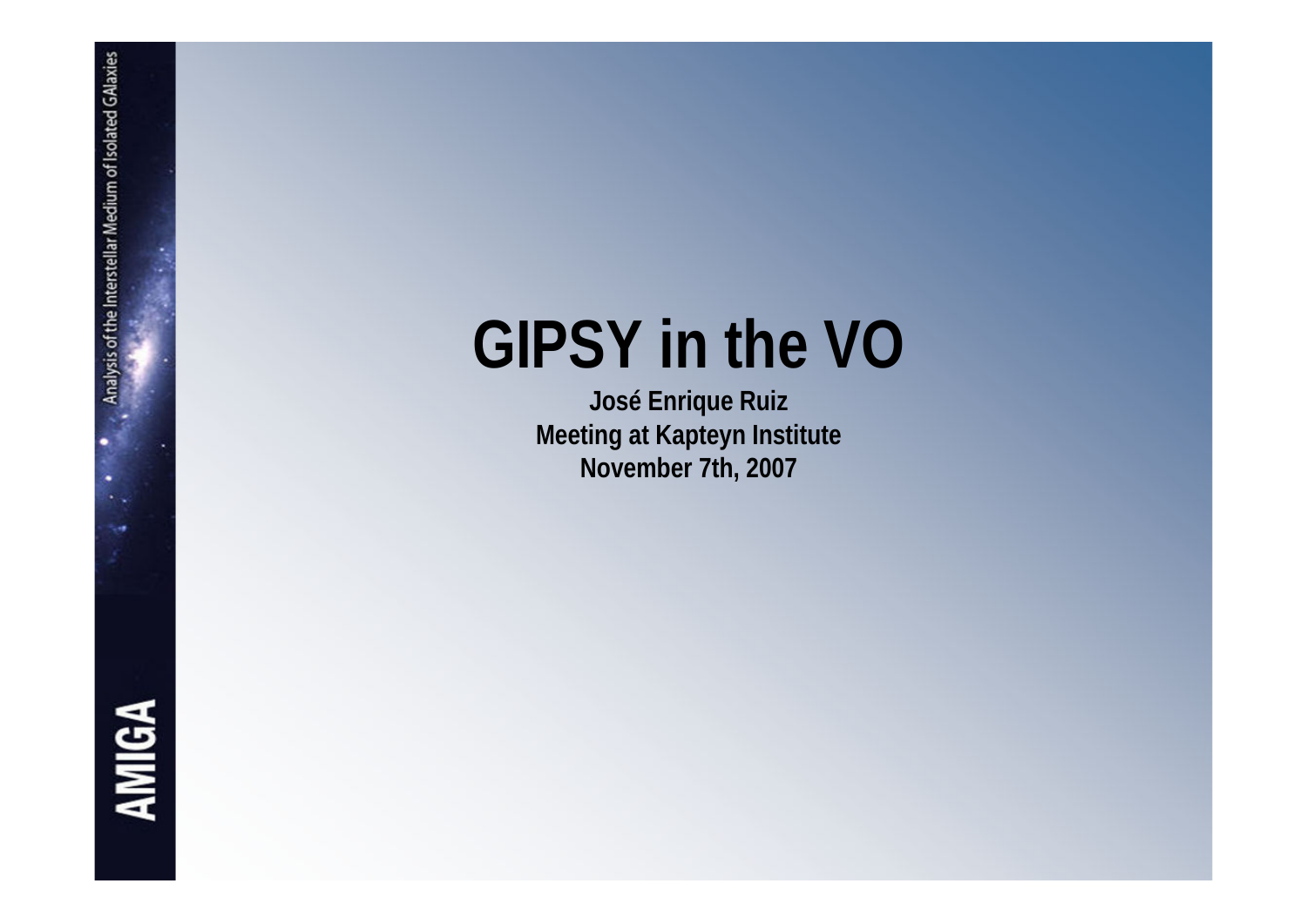## **Summary**

### **GIPSY as a VO server**

- •**VO server logic**
- •**Data cubes status in the VO**
- •**VO Services with data cubes**

#### **GIPSY as a VO client**

- •**VO Data for GIPSY**
- • **VO Software for GIPSY**
	- **Aladin**
	- –**Topcat**
	- **VOSpec**

### **Opportunities and Requirements**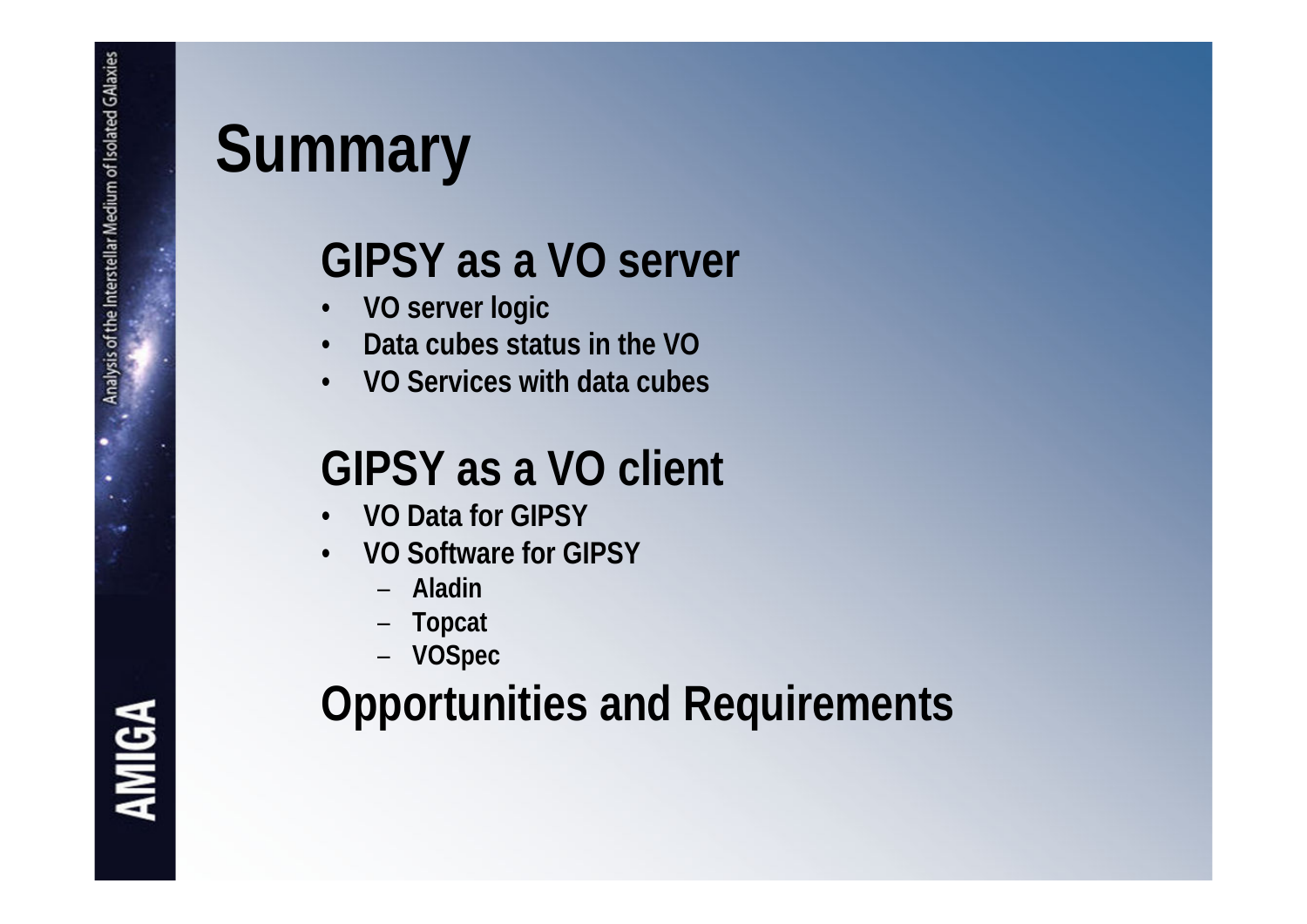## **VO server logic**

#### **Better move metadata, not all the data itself**



**Where are the data? Stored in servers How can I access data? Asking VO services Make yourself be understood: asking by using VO protocols Data come in VOTable format to be easily understood**

# **AMIGA**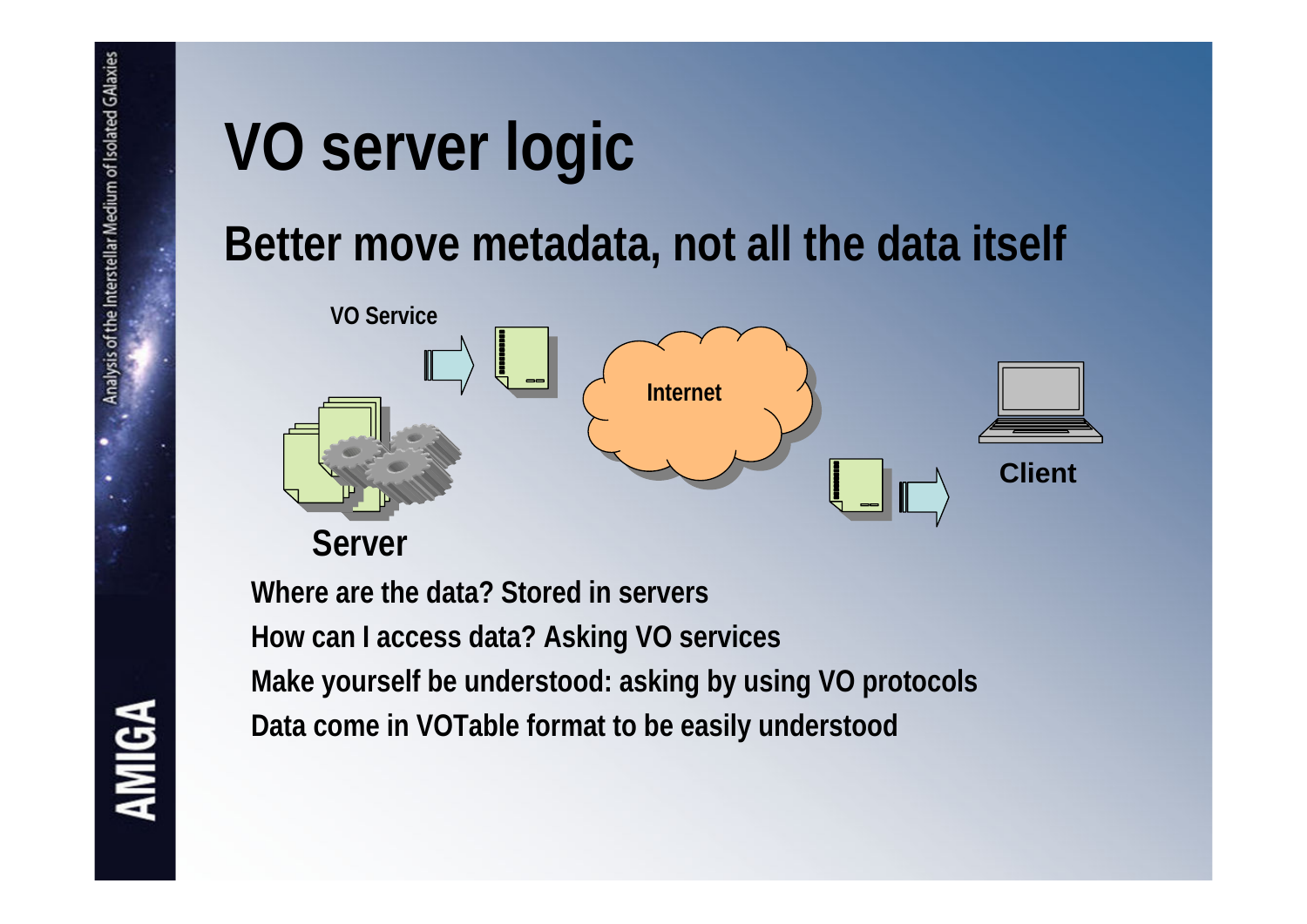## **Data cubes status in the VO**

- • **No VO standard access protocols yet**
	- **Undiscovered land**
	- –**No demand (yet) for data cube access**
	- –**Waiting for ALMA**
- • **Active efforts to patch existing protocols**
	- –**SIAP for Images**
	- –**SSAP for Spectra**
	- **Not intended for cubes but for slices**
- • **Data cubes client is interested in can be really huge**
	- **Hard to handle in a query/response VO logic**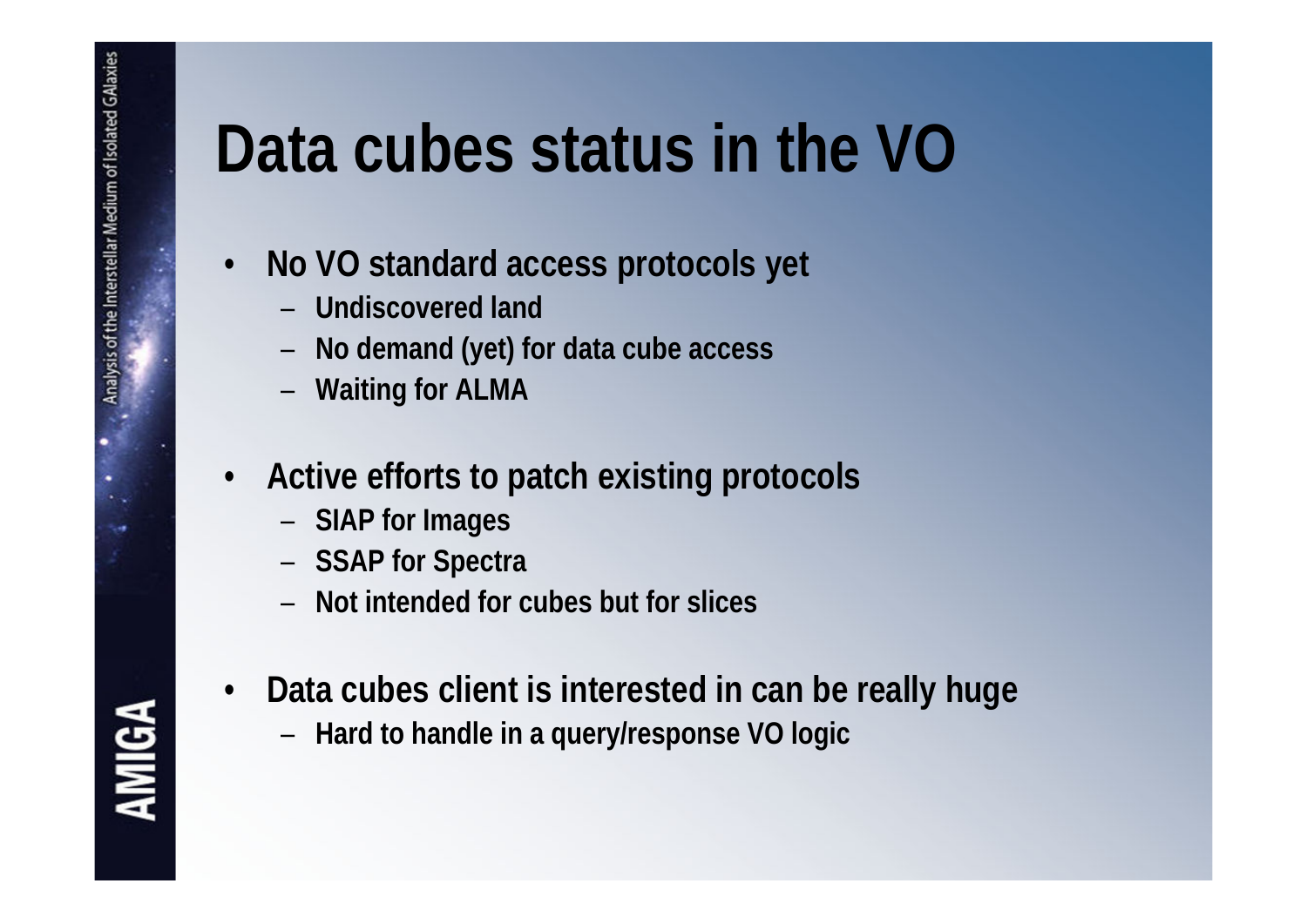## **VO Services with data cubes**

#### **Display**

- •**3-D sub-cubes**
- $\bullet$ **Spectrum extraction**
- •**Whole dataset for smaller cubes**
- •**2-D planes along any pair of axes**
- $\bullet$ **Resampling / reprojection**
- •**Previews, continuum map, velocity field, etc...**

#### **Analysis**

•**Anything a sophisticated software like GIPSY can do**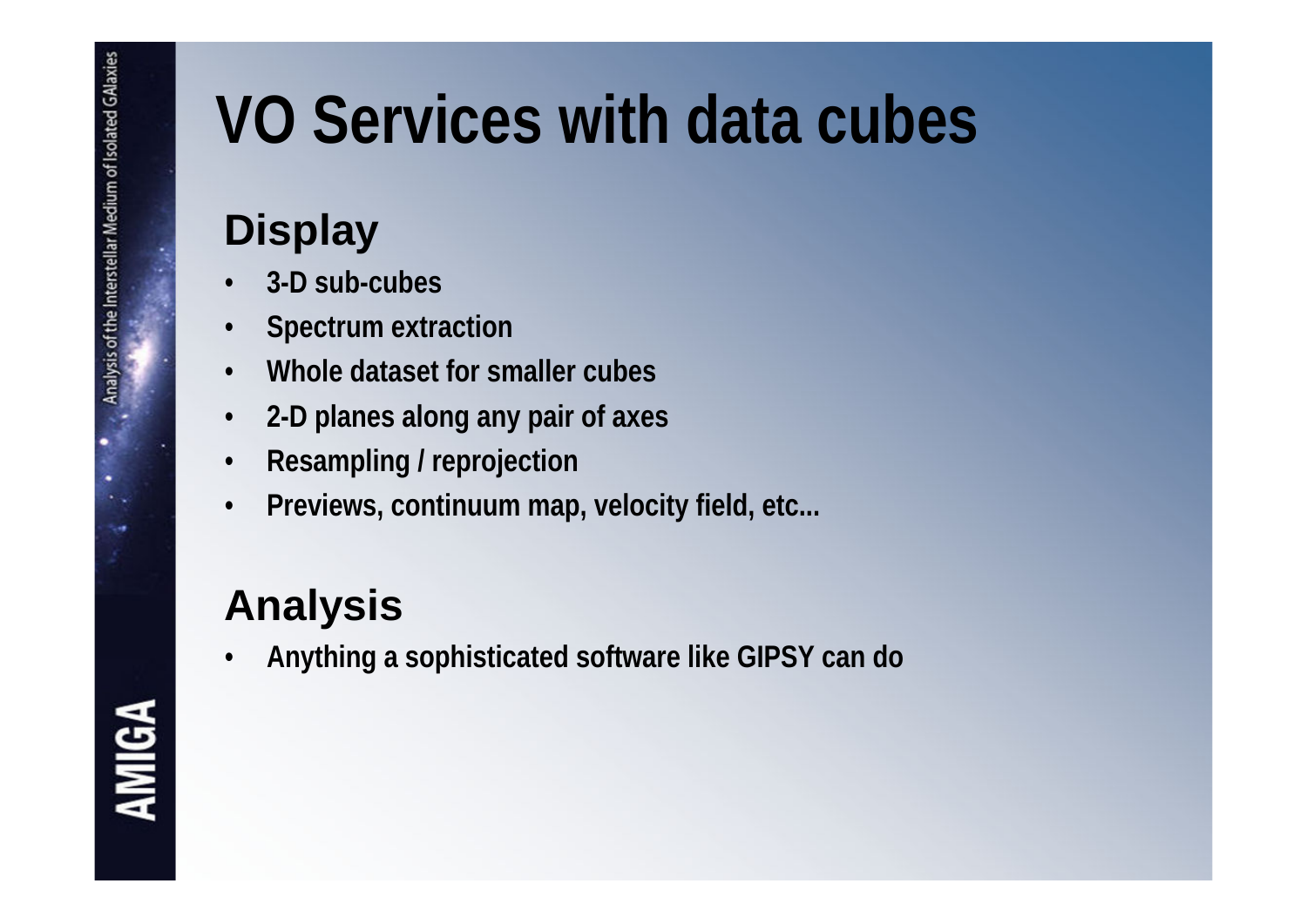## **VO Data for GIPSY**

- •**Access to NED/Simbad catalogues**
- •**Access to DSS/SDSS images**
- •**Access to spectral libraires**
- • **VO world is a growing ecosystem**
	- **Data**
	- **Services**
	- **Software**
- • **Other capabilities**
	- –**Possible query to specific advanced GIPSY users**

**AMIGA**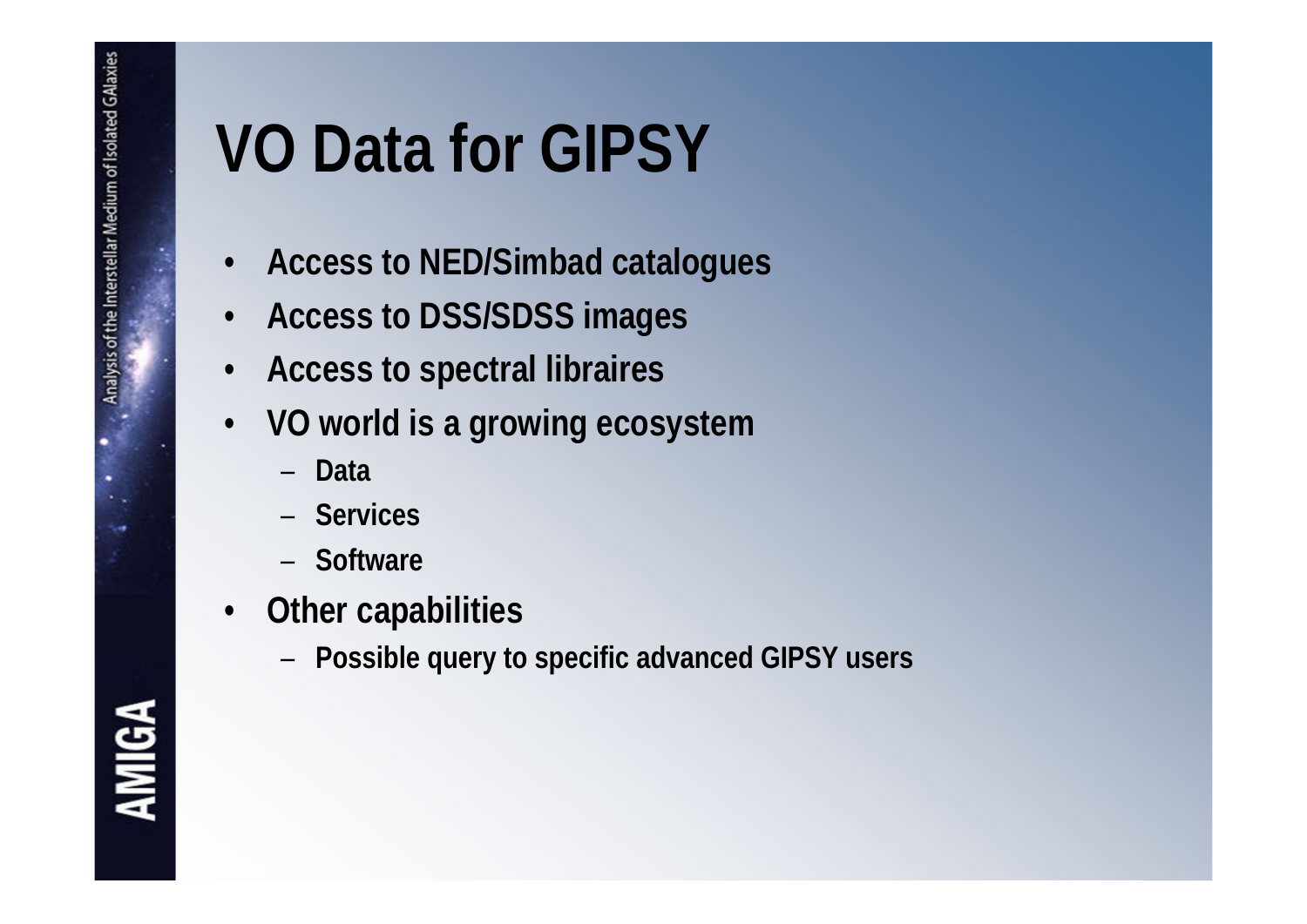## **VO Software for GIPSY**

- • **Data and images discovery**
	- **Aladin, AstroGrid**
- $\bullet$  **Data visualization and handling**
	- –**Topcat, VOPlot, VisIVO**
- **Spectral analysis**
	- –**VOSpec, SPLAT, SpecView**
- **SED building, fitting, others…**
	- **VOSED, Yafit, MADCUBA**

**AMIGA**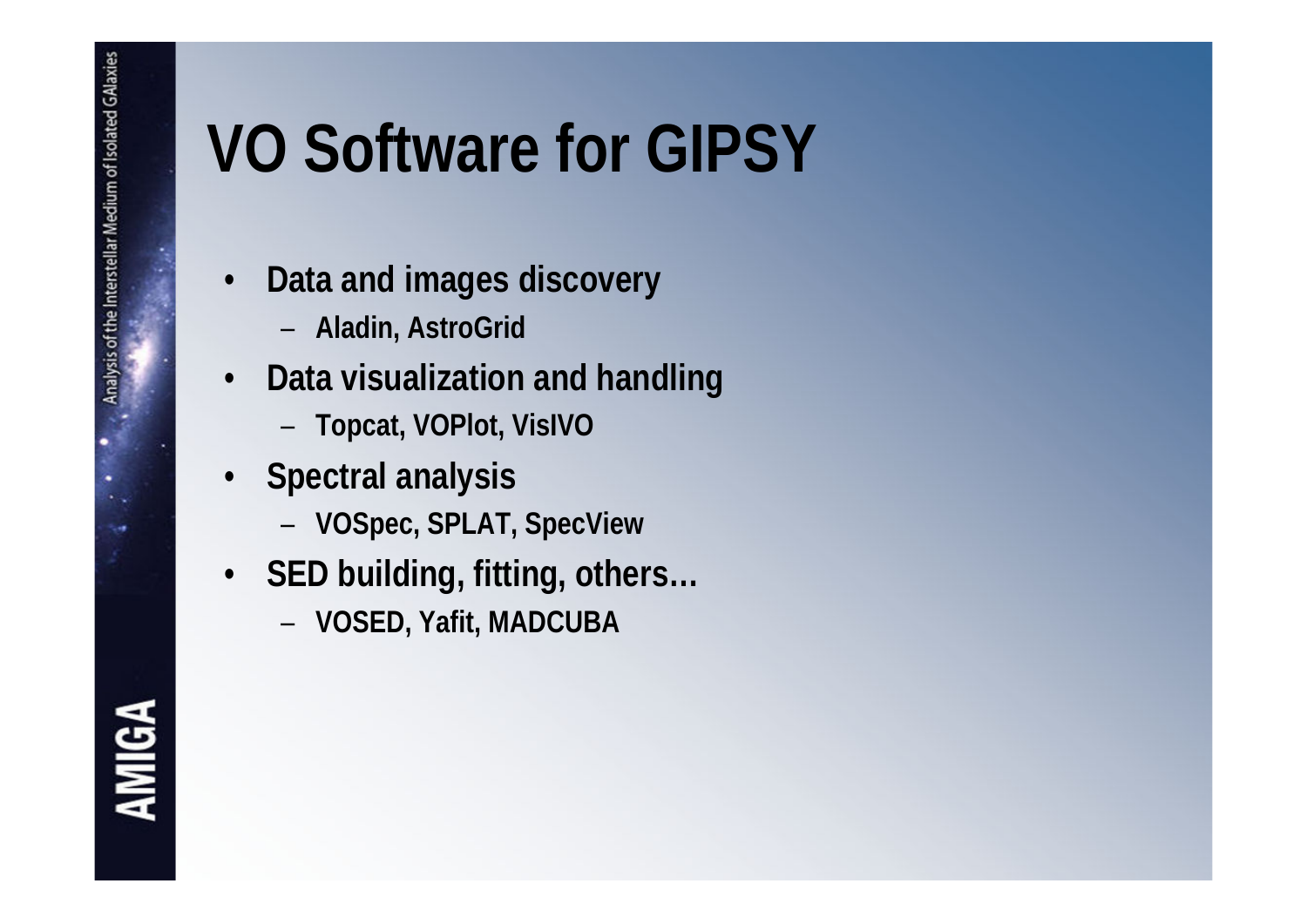## **Aladin**

**Interactive sky atlas allowing the user to visualize digitized astronomical images and overlap entries from astronomical catalogues or databases.**



**AMIGA**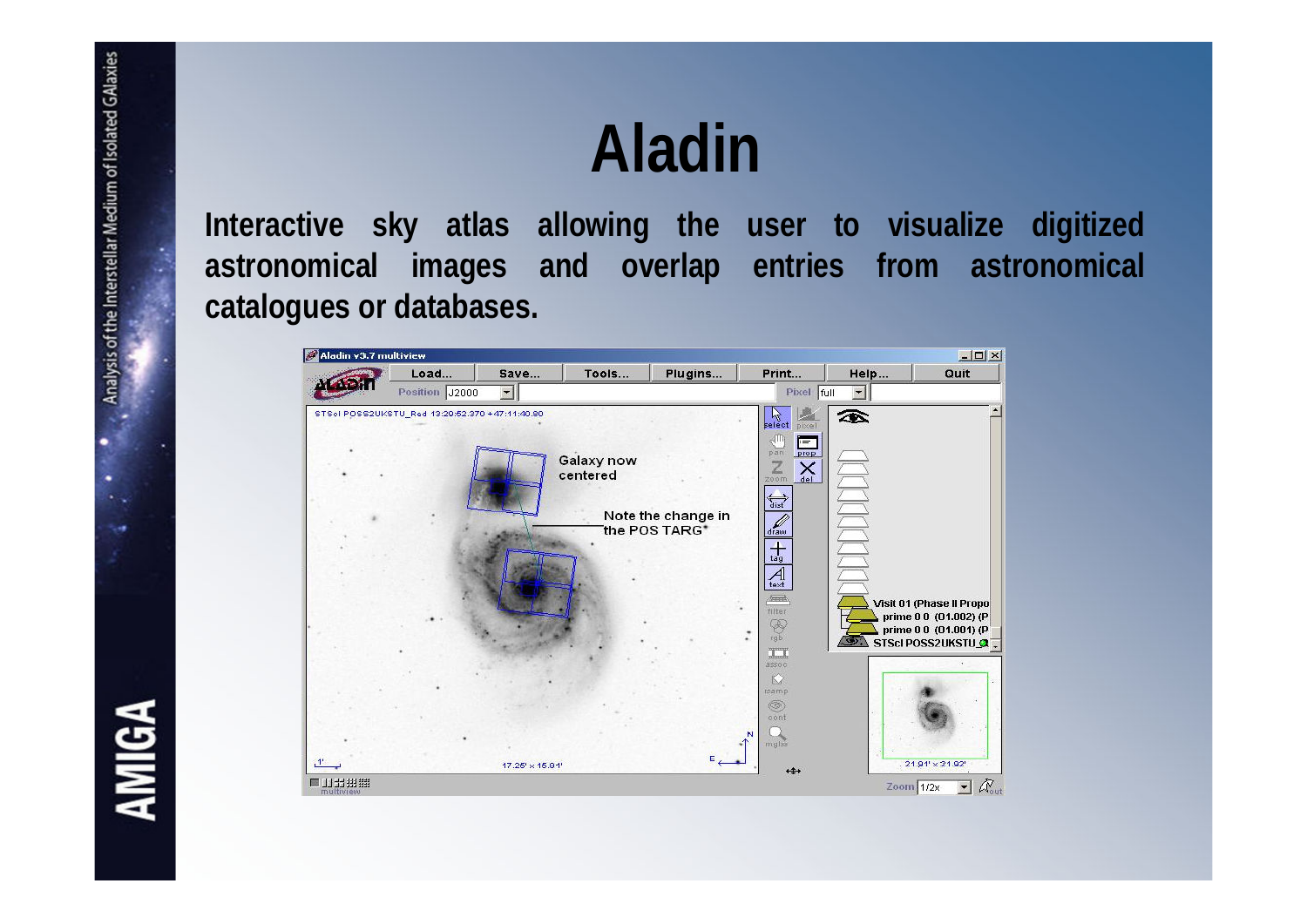## **Topcat**

#### **Interactive graphical viewer and editor for any tabular data.**



**AMIGA** 

Analysis of the Interstellar Medium of Isolated GAlaxies

.

×.

-4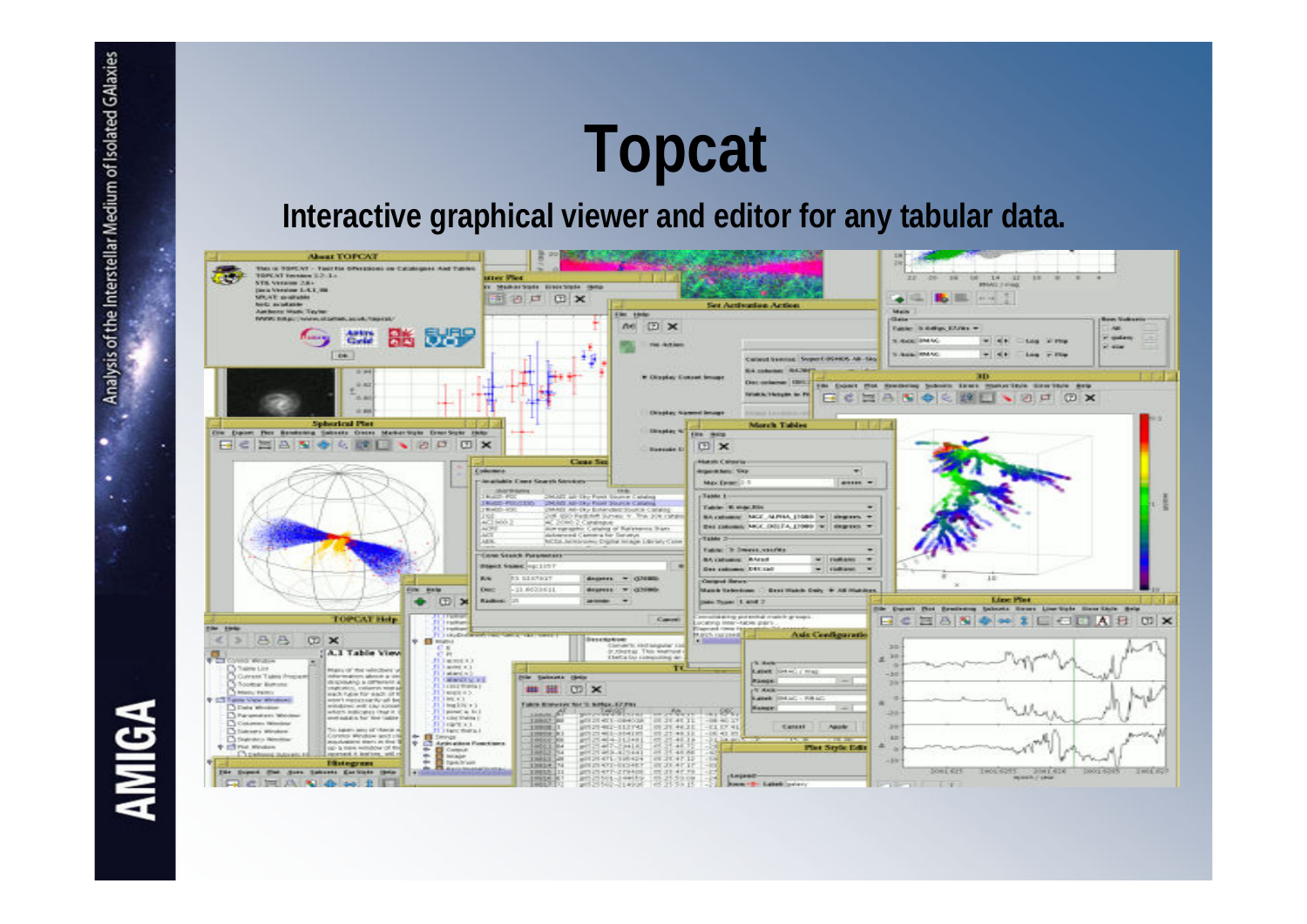## **VOSpec**

**Multiwavelength spectra analysis tool, with access to Spectra data and Spectral services.**